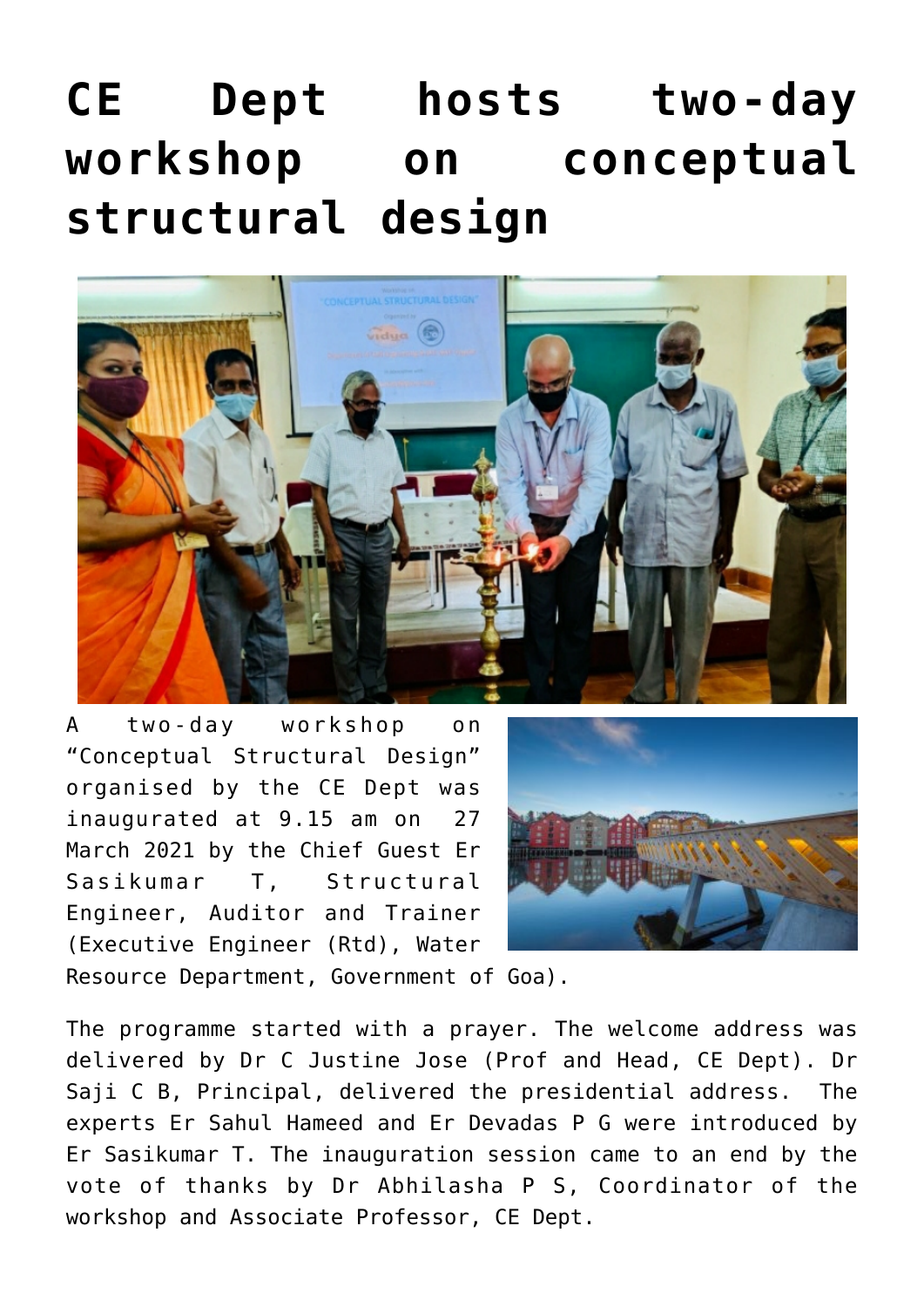## **Conceptual structural design**

. . . is about structural design aiming for more than solely carrying loads; it is about carrying loads in ways that, in addition to being structurally sound, appear meaningful, beautiful or otherwise interesting. Applied on work across the professions of architecture and structural engineering, the term conceptual structural design is about developing structures that unite structural functionality and visual form into a meaningful and interesting whole.

As many as 28 participants from various industries, engineering colleges, and also MTech students from Vidya attended the workshop. The workshop was a platform for various budding structural engineers to get an insight about the onsite methodology based on field experience and also to explore various challenges in the field of construction and to disseminate it to society. This workshop definitely improved the institute-industry interaction which will enhance the employability of Vidya's students.

## **Image gallery**